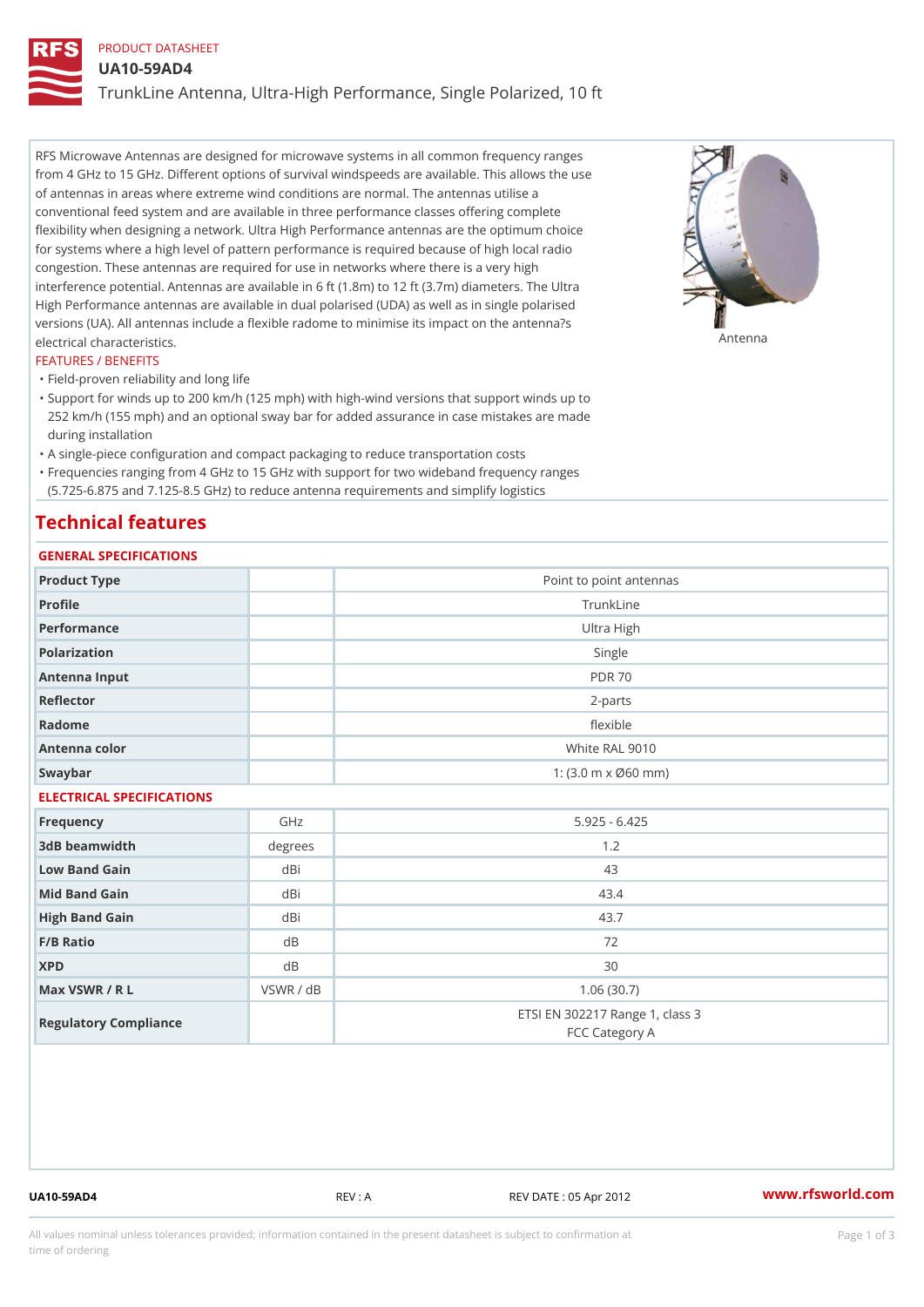# PRODUCT DATASHEET

## UA10-59AD4

TrunkLine Antenna, Ultra-High Performance, Single Polarized, 10 ft

| MECHANICAL SPECIFICATIONS                                                   |              |                                                                          |  |
|-----------------------------------------------------------------------------|--------------|--------------------------------------------------------------------------|--|
| Diameter                                                                    | ft $(m)$     | 10(3)                                                                    |  |
| Elevation Adjustment                                                        | degree:      | ± 5                                                                      |  |
| Azimuth Adjustment                                                          | degrees      | ± 5                                                                      |  |
| Polarization Adjustment                                                     | degree:      | ± 5                                                                      |  |
| Mounting Pipe Diameter<br>minimum                                           | $mm$ (in)    | 114(4.5)                                                                 |  |
| Mounting Pipe Diameter<br>maximum                                           | $mm$ (in)    | 114(4.5)                                                                 |  |
| Approximate Weight                                                          | kg (lb)      | 290 (638)                                                                |  |
| Survival Windspeed                                                          | $km/h$ (mph) | 200 (125)                                                                |  |
| Operational Windspeed                                                       | $km/h$ (mph) | 190(118)                                                                 |  |
| <b>STRUCTURE</b>                                                            |              |                                                                          |  |
| Radome Material                                                             |              | PVC coated fabric                                                        |  |
| FURTHER ACCESSORIES                                                         |              |                                                                          |  |
| optional Swaybar                                                            |              | 1: SMA-SK-60-3000A (3.0 m x Ø60 mm)                                      |  |
| Further Accessories                                                         |              | SMA-WK-10: Wind Kit<br>SMA-SKO-UNIVERSAL-L : Universal sway bar fixation |  |
| MOUNTOUTLINE                                                                |              |                                                                          |  |
| m m<br>Dimension_A<br>(in)                                                  |              | 3220(126.8)                                                              |  |
| m m<br>$Dimension_B$<br>(in)                                                |              | 1640(64.6)                                                               |  |
| m m<br>Dimension_C<br>(in)                                                  |              | 550 (21.7)                                                               |  |
| $Dim_D - D -$<br>m <sub>m</sub><br>$114$ m m (4.5 _ ir ) $\mathbb{R}$ imple |              | 190(7.5)                                                                 |  |
| m m<br>$D:mean = 1$                                                         |              | $270(110)$                                                               |  |

Dimension\_E

Dimension\_F

(in)

m<sub>m</sub> (in)

370 (14.6)

1440 (56.9)

UA10-59AD4 REV : A REV DATE : 05 Apr 2012 [www.](https://www.rfsworld.com)rfsworld.com